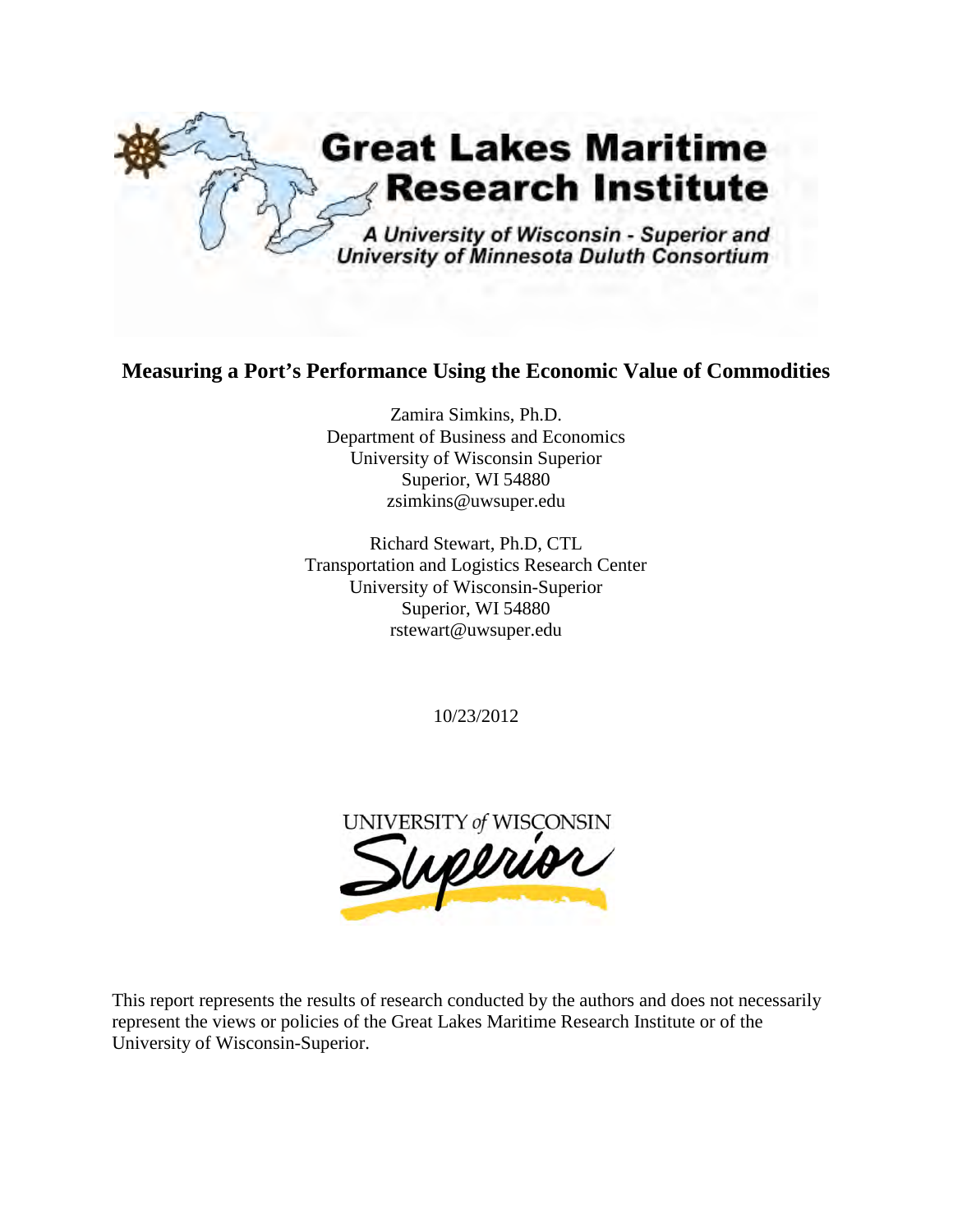The marine transportation system plays a significant role in the US and other countries' economies. Ports play a vital role in this system by serving as gateways to economic activities. Depending on their cargo, some ports are considered as primarily container ports, bulk cargo ports, or a combination of cargoes. The importance of all of these ports is undisputable, but their ability to provide services often depends on the state of their facilities and ability to obtain resources to support them. Resources are scarce, however, and in the United States all ports compete for federal, state, local and private resources. To allocate scarce resources efficiently and effectively, decision-makers must be able to assess a port's performance not only over time but also relative to other ports. The heterogeneity of cargo, however, makes port performance comparison difficult. Conventionally, TEU's tonnage or tons per mile statistics are used in port evaluations. These indicators, however, do not reflect the monetary value ports help to create or the economic significance of their service. For example, when using the tonnage indicator, decision-makers essentially weigh one ton of coal equally to one ton of wheat. In reality, however, one ton of wheat is much more valuable than one ton of coal: in 2010, hard red winter wheat was valued at \$246 per net ton and subbituminous coal was \$14 per net ton.

To capture the heterogeneity of cargo and the economic role of ports, we propose using the value of commodities as one of port performance measures. In fact, container ports already collect this data, but bulk ports typically do not. The improvement to the existing cargo value tracking practice is that we propose using the total *real* value of a port's cargo, which adjusts the nominal value for inflation and helps reveal the trends in the demand for a given port's services. This metric is another tool that port and waterway navigational authorities can use in creating future port development plans. In addition, tracking the value of bulk cargo is useful in the development of economic impact studies.

 Two other proposed indicators are the average real value per ton moved and the real value index of a port. The average real value per ton moved can be used along with the cargo total real value to compare different ports economic performances, whereas the port's real value index can help track each port's economic performance over time. Using the Port of Duluth-Superior as a case study, we illustrate how these economic performance measures can be estimated on an annual basis using publicly available data.

The following formula was used for calculating the proposed total real value of a port's cargo indicator (TRV), where *P* stands for a market price of a commodity, *Q* stands for commodity's tonnage moved through a port, *PPI* stands for a producer price index, *i* indices all transported commodities, and *t* indices years:

$$
TRV_t = \sum_{i=1}^{N} P_{it} Q_{it} \div \left(\frac{PPI_{it}}{100}\right)
$$

The total real value of the cargo indicator as an aggregate measure does not explicitly reflect how many tons were actually moved or how valuable a ton of cargo is. Therefore, to improve the allocation of resources, we suggest that the average real value per ton moved and tonnage are factored into the decision-making, as well as other metrics. For example, if two ports have the same tonnage indicator but different total real values of the cargo, the port with a higher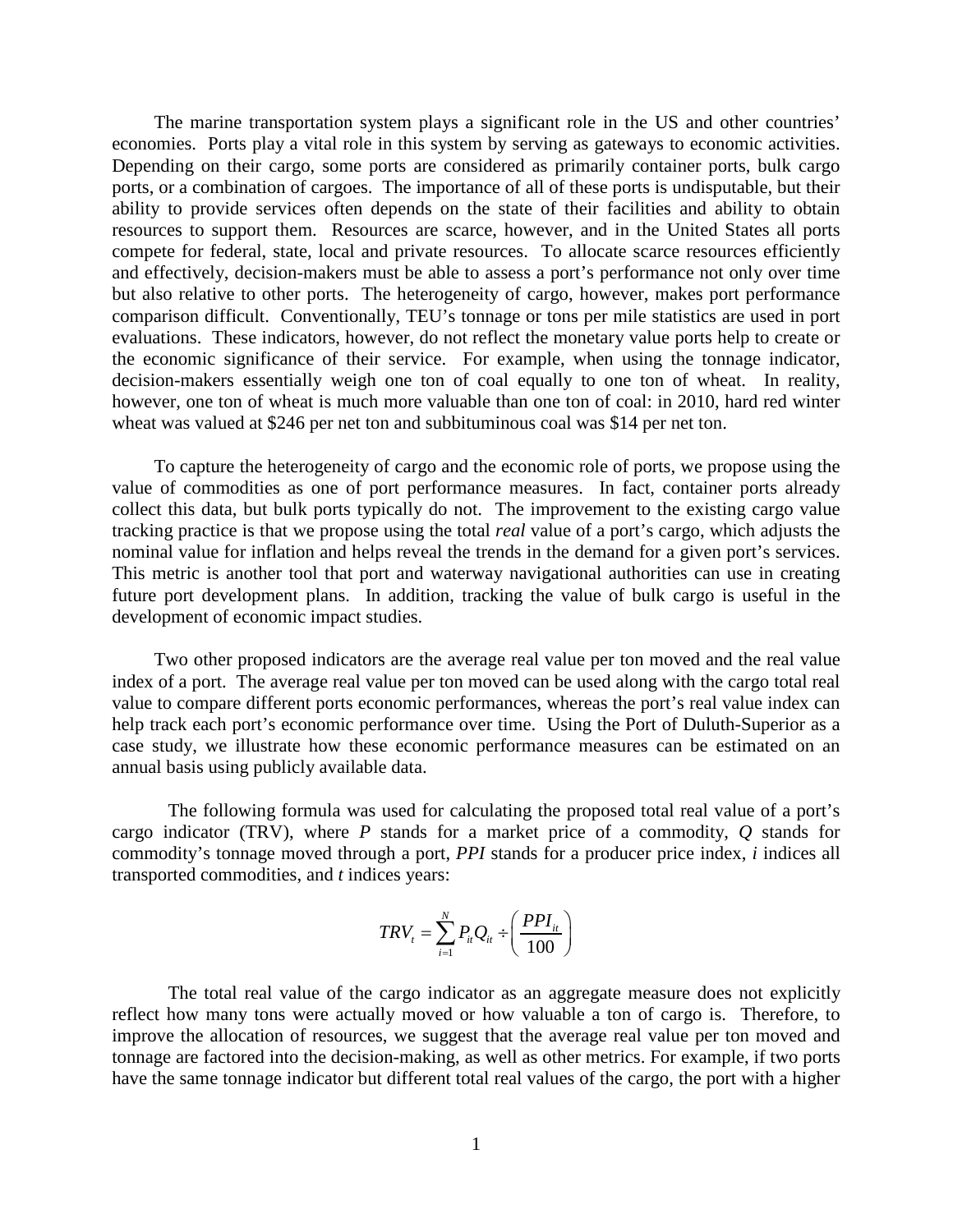average real value per ton may have economic justification for additional funding. The following formula was used for calculating the average real value per ton:

$$
ARV_t = \frac{TRV_t}{\sum_{i=1}^{N} Q_{it}}
$$

*TRV* and *ARV* are useful in comparing different ports performances to each other. To track a given port's performance over time, we suggest using the real value index of a port. The following formula was used for calculating the proposed real value index of a port, which compares the total real value of the port's cargo in a given year to a base year of 2005. Alternatively, the base year could also represent the time period when a port received public funds.

$$
RVI_t = \frac{TRV_t}{TRV_{2005}} \times 100
$$

To estimate the three proposed port performance indicators, we collected statistical data on the Port of Duluth-Superior cargo tonnage, market prices for commodities shipped through the port, and producer price indices. All data was collected from publicly available sources, including the US Army Corps of Engineers, World Bank, US Energy Information Administration, Bureau of Labor Statistics, and MN DNR. Figures 1 and 2 illustrate the proposed port performance indicators calculated for the Port of Duluth-Superior.

Figure 1. Port of Duluth-Superior Total Real Value and Average Real Value Per Net Ton

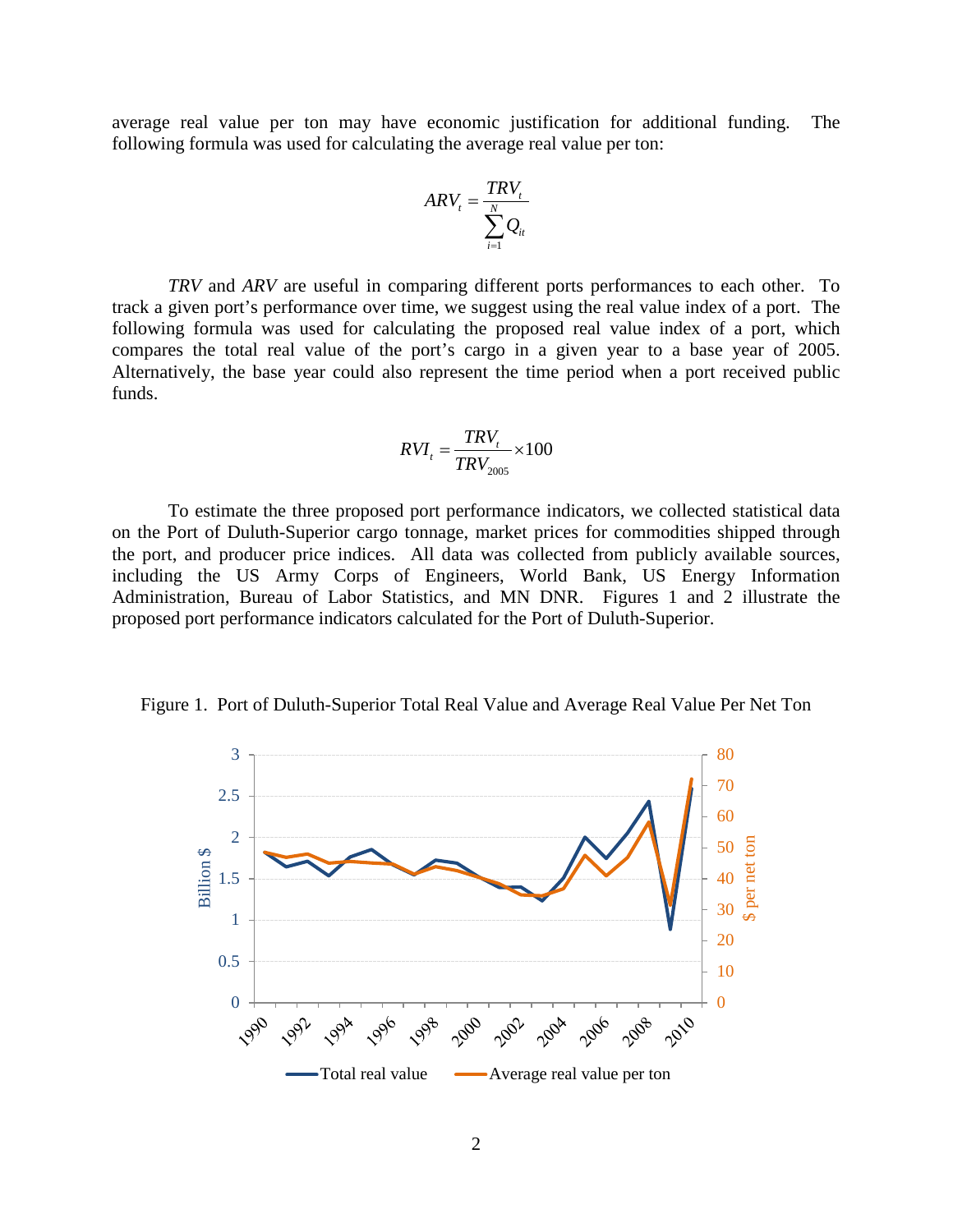The total real value of the port (blue line, figure 1) averaged about \$1.6 billion in 1990- 2004 and \$2.1 billion between 2005 and 2008. The 2007-2009 recession has affected the port, with the total real value of the cargo dropping to \$0.9 billion in 2009. However, a strong world demand for iron ore helped rebound the port's total real value of the cargo to \$2.6 billion in 2010.

The average real value of the port's cargo (orange line, figure 1) was about \$42.5 per net ton in 1990-2004 and \$48.4 per net ton in 2005 and 2008. In 2009, the port's average real value dropped to \$31.5 per net ton but then more than doubled by 2010, peaking at \$72.2 per net ton. Analysis of these two time-series suggests that the majority of the fluctuations resulted from the variability in iron-ore prices and tonnage.



Figure 2. Port of Duluth-Superior Real Value Index

 $(2005 = 100)$ 

The real value index of the Port of Duluth-Superior illustrates that in 2007 and 2008 the port has performed significantly better than in 2005 (see figure 2). Not surprisingly, in 2009, the index dropped to 44% but then rebounded to 129% in 2010. Given the severity of the 2007-2009 recession, it is remarkable that the real value index dropped for only one year. This suggests that there is a strong demand for the commodities transported by the port and, hence, port's services.